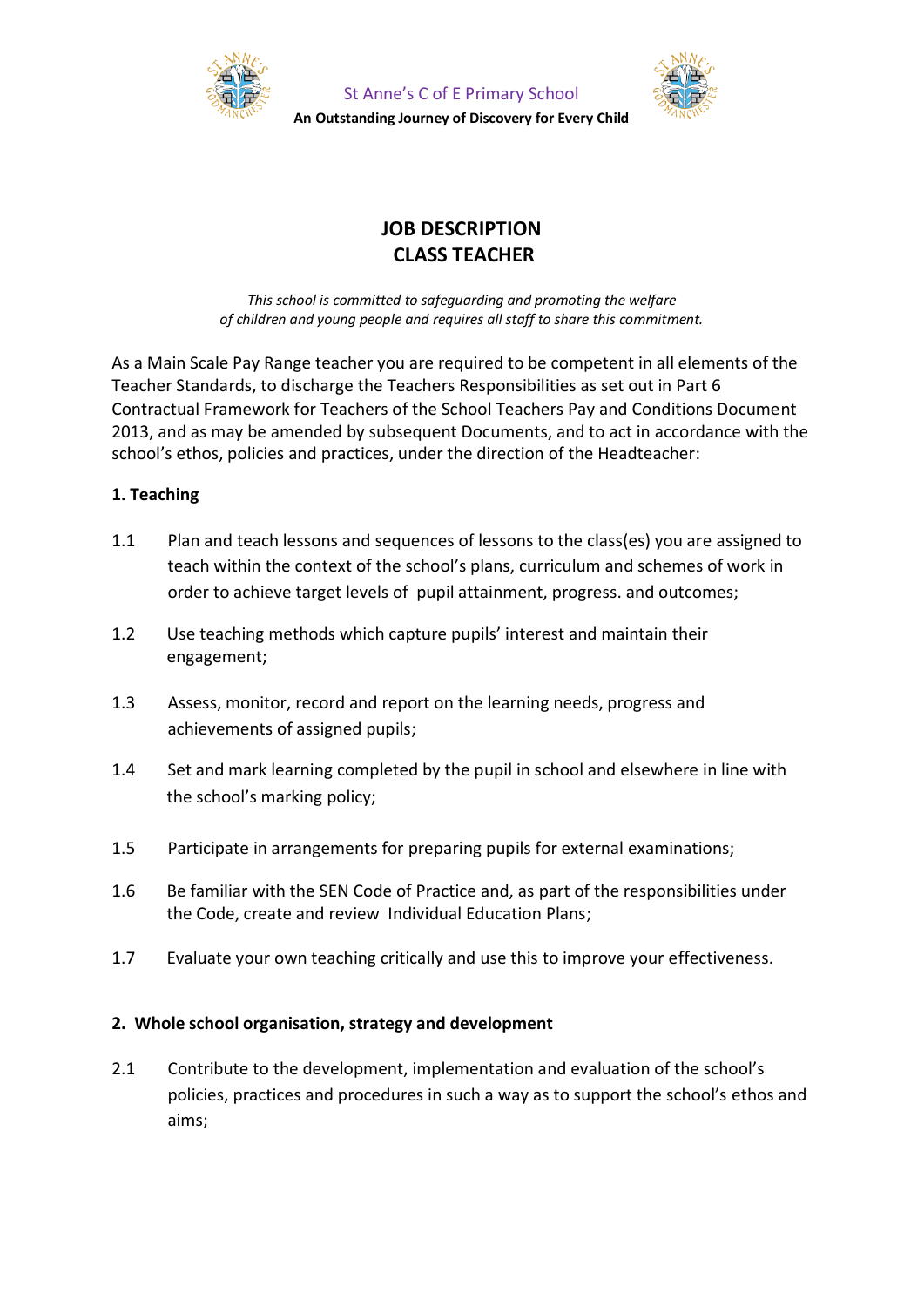- 2.2 Attend staff meetings, key stage meetings and other training and engage in the ongoing process of professional development;
- 2.3 Work with others on curriculum and/or pupil development to secure co-ordinated outcomes.

# **3. Health, safety and discipline**

- 3.1 Promote the safety and well-being of pupils in accordance with the school's Child Protection and other relevant policies.
- 3.1.1 Set high expectations for pupils' behaviour, establishing and maintaining a good standard of discipline through the implementation of the St Anne's Spirit.

## **4. Management of staff and resources**

- 4.1 Direct and supervise support staff assigned to you and, where appropriate, other teachers.
- 4.2 Deploy resources delegated to you in accordance with school policies.

## **5. Professional development**

- 5.1 Participate in arrangements for the appraisal and review of your own performance and, where appropriate, that of other teachers and support staff.
- 5.2 Participate in arrangements for your own further training and professional development and, where appropriate, that of other teachers and support staff including induction.

## **6. Communication**

- 6.1 Communicate with pupils, parents and carers in accordance with the school ethos, policies and practice;
- 6.2 Operate an 'open door policy' and being proactive in approaching and communicating with parents and carers;
- 6.3 Contribute to events that provide parents with an understanding of school practices.

# **7. Working with colleagues and other relevant professionals**